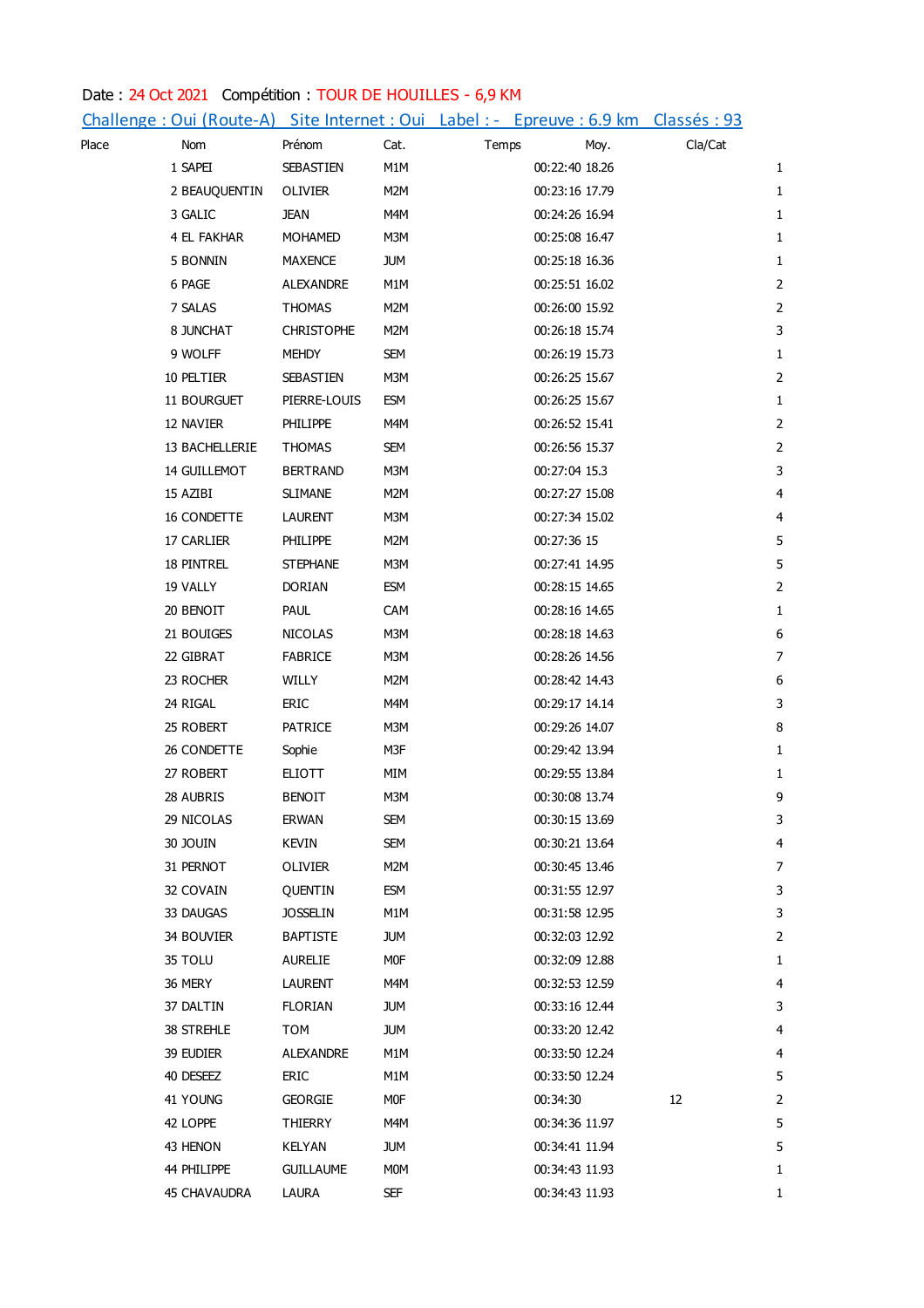| 46 Torres                    | <b>JASON</b>              | ESM        | 00:35:02 11.82 | 4              |
|------------------------------|---------------------------|------------|----------------|----------------|
| 47 AUBRIS                    | <b>ELISA</b>              | SEF        | 00:35:06 11.79 | $\overline{2}$ |
| 48 BOUTRUCHE                 | MAEVA                     | SEF        | 00:35:52 11.54 | 3              |
| 49 GUERY                     | MATTHIEU                  | M1M        | 00:35:55 11.53 | 6              |
| 50 CORNIQUET                 | <b>MICHELE</b>            | M5F        | 00:36:40 11.29 | 1              |
| 51 LE BERRE                  | <b>JEAN-LOUIS</b>         | M5M        | 00:36:50 11.24 | 1              |
| 52 LEONARD                   | <b>MARTINE</b>            | M5F        | 00:37:05 11.16 | $\overline{2}$ |
| 53 TAHAR                     | <b>CELINE</b>             | M1F        | 00:37:08 11.15 | 1              |
| 54 MARQUET                   | VIRGINIE                  | M1F        | 00:37:19 11.09 | $\overline{2}$ |
| 55 RICHARD                   | <b>FRANCOIS</b>           | M3M        | 00:37:34 11.02 | 10             |
| 56 RICHARD                   | <b>FLORIAN</b>            | <b>JUM</b> | 00:37:47 10.96 | 6              |
| 57 MIRO                      | <b>CHRISTOPHE</b>         | M1M        | 00:37:49 10.95 | 7              |
| 58 COUSYN                    | <b>JEAN-CHRISTOPHIM2M</b> |            | 00:37:57 10.91 | 8              |
| 59 HENON                     | VIKIE                     | ESF        | 00:38:07 10.86 | 1              |
| 60 DESSAIN                   | CAROLE                    | M3F        | 00:38:12 10.84 | $\overline{2}$ |
| 61 FANELLI                   | <b>SEVERINE</b>           | M1F        | 00:38:16 10.82 | 3              |
| 62 ROUSSELET                 | <b>STEPHANE</b>           | M3M        | 00:38:24 10.78 | 11             |
| 63 GABORIT                   | <b>EMMA</b>               | ESF        | 00:38:45 10.68 | $\overline{2}$ |
| 64 AZIBI                     | HOURIA                    | M3F        | 00:38:45 10.68 | 3              |
| 65 FERRIERES                 | <b>DJOHER</b>             | M3F        | 00:38:45 10.68 | $\overline{4}$ |
| 66 COUSYN                    | LAETITIA                  | M1F        | 00:39:14 10.55 | $\overline{4}$ |
| 67 Molendini                 | <b>VINCENZO</b>           | M1M        | 00:39:41 10.43 | 8              |
| <b>68 BOUCHART</b>           | <b>GUILLAUME</b>          | M1M        | 00:39:42 10.43 | 9              |
| 69 CESTO                     | CAMILLE                   | SEF        | 00:40:05 10.33 | $\overline{4}$ |
| 70 MARTINAT                  |                           | M3F        | 00:40:14 10.29 | 5              |
| 71 DEGLAS                    | SANDRINE<br><b>EMILIE</b> | SEF        | 00:40:39 10.18 | 5              |
| 72 RUAN                      | <b>RUIHUA</b>             |            | 00:40:41 10.18 | 6              |
|                              |                           | SEF        |                | 3              |
| 73 SAINTAGNE                 | <b>FLORE</b>              | MOF        | 00:40:43 10.17 |                |
| 74 VELVINDRON                | JACQUES-DENIS             | M4M        | 00:40:45 10.16 | 6              |
| 75 THIAM                     | AMINATA                   | SEF        | 00:40:45 10.16 | 7              |
| 76 XIN                       | LU                        | MOF        | 00:40:55 10.12 | 4              |
| 77 DE LATAILLADE ELVIRE      |                           | M1F        | 00:41:35 9.96  | 5              |
| 78 CADRANEL                  | <b>FANNY</b>              | M0F        | 00:41:38 9.94  | 5              |
| 79 LEGENDRE                  | <b>SYLVIE</b>             | M4F        | 00:41:53 9.88  | 1              |
| 80 ROUSSELET                 | SOIZIC                    | M3F        | 00:41:54 9.88  | 6              |
| 81 LUCAS                     | ALBANE                    | M0F        | 00:42:22 9.77  | 6              |
| 82 DRIFI                     | KARIM                     | MOM        | 00:43:26 9.53  | 2              |
| 83 BOUHALLIER                | <b>VIRGINIE</b>           | M2F        | 00:43:28 9.52  | 1              |
| 84 NECKEBROECK               | <b>BENOIT</b>             | MOM        | 00:43:32 9.51  | 3              |
| 85 RAHMANI MERAIT ABDELKADER |                           | M3M        | 00:44:45 9.25  | 12             |
| 86 GUERTEAU                  | <b>GUILLAUME</b>          | SEM        | 00:45:46 9.05  | 5              |
| 87 PISANI                    | LAURIE                    | SEF.       | 00:46:02 8.99  | 8              |
| 88 DESCLOS                   | MARYSE                    | M3F        | 00:49:51 8.3   | 7              |
| 89 SHARIATIAN                | ADEL                      | ESM        | 00:50:31 8.2   | 5              |
| 90 VARIN                     | <b>DANIELLE</b>           | M7F        | 00:50:55 8.13  | 1              |
| 91 CORVEE                    | <b>ALAIN</b>              | M6M        | 00:52:01 7.96  | 1              |
| 92 YOUTA                     | PATRICIA                  | M2F        | 00:55:30 7.46  | 2              |
| 93 VARIN                     | DANIEL                    | M8M        | 00:57:52 7.15  | 1              |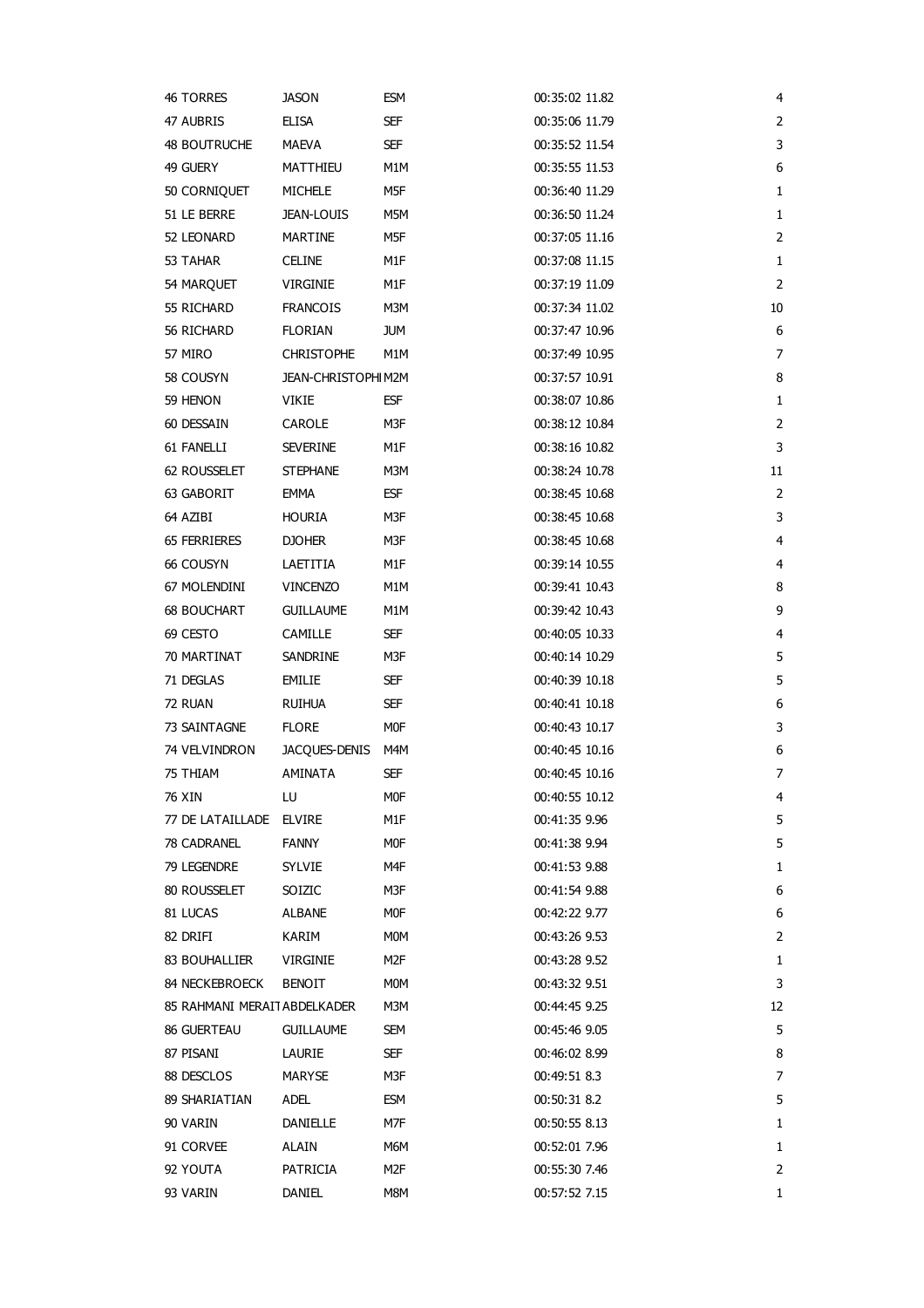| Club                 | Licence         | Points | Dossards | Niveau | Qualif. |
|----------------------|-----------------|--------|----------|--------|---------|
| SO HOUILLES          | 1741532         | 120    | 493 -    |        |         |
|                      |                 | 116    | 437 -    |        |         |
| S/L FRANCONVILI      | 428270          | 112    | 458 -    |        |         |
| S/L FRANCONVILI      | 1598368         | 110    | 435 -    |        |         |
| ANDRESY ATHLET       | 1653831         | 120    | 481 -    |        |         |
| VO2 RIVES DE SE      | <u>1781421</u>  | 109    | 409 -    |        |         |
| VO2 RIVES DE SE      | 195907          | 108    | $406 -$  |        |         |
| RACING MULTI AT      | 1063361         | 107    | $468 -$  |        |         |
| VO2 RIVES DE SE      | 2153171         | 116    | 427 -    |        |         |
| SO HOUILLES          | 2257160         | 96     | 494 -    |        |         |
|                      |                 | 102    | 459 -    |        |         |
| SO HOUILLES          | <u> 223763</u>  | 95     | 496 -    |        |         |
| VO2 RIVES DE SE      | 1763553         | 100    | 422 -    |        |         |
| ANDRESY ATHLET       | 1294856         | 94     | 492 -    |        |         |
| SO HOUILLES          | <u>190266</u>   | 90     | 495 -    |        |         |
| VO2 RIVES DE SE      | <u>554640</u>   | 90     | $420 -$  |        |         |
| ANDRESY ATHLET       | 1424265         | 90     | 483 -    |        |         |
| ANDRESY ATHLET       | <u>1569519</u>  | 90     | 491 -    |        |         |
|                      |                 | 89     | 472 -    |        |         |
|                      |                 | 88     | 449 -    |        |         |
| <b>ASCE FRANCE 2</b> | 1286009         | 80     | 432 -    |        |         |
| SO HOUILLES          | 1958120         | 80     | 497 -    |        |         |
|                      |                 | 80     | 453 -    |        |         |
| VO2 RIVES DE SE      | 2130534         | 80     | $414 -$  |        |         |
|                      |                 | 80     | $451 -$  |        |         |
| VO2 RIVES DE SE      | 1473973         | 100    | $526 -$  |        |         |
|                      |                 | 80     | $450 -$  |        |         |
| ANDRESY ATHLET       | 1872946         | 70     | 479 -    |        |         |
| ANDRESY ATHLET       | 1350012         | 77     | 489 -    |        |         |
| ANDRESY ATHLET       | <u> 1124377</u> | 76     | 487 -    |        |         |
| ANDRESY ATHLET       | 2269060         | 70     | 490 -    |        |         |
|                      |                 | 75     | 454 -    |        |         |
| VO2 RIVES DE SE      | 2354204         | 70     | $407 -$  |        |         |
|                      |                 | 74     | - 466    |        |         |
|                      |                 | 86     | 463 -    |        |         |
|                      |                 | 70     | $431 -$  |        |         |
| AC MONTESSON         | 1989900         | 60     | $403 -$  |        |         |
|                      |                 | 60     | $421 -$  |        |         |
|                      |                 | 60     | $476 -$  |        |         |
|                      |                 | 60     | $522 -$  |        |         |
|                      |                 | 72     | 467 -    |        |         |
| ANDRESY ATHLET       | 1257220         | 60     | 488 -    |        |         |
|                      |                 | 60     | 465 -    |        |         |
|                      |                 | 60     | 441 -    |        |         |
|                      |                 | 70     | 442 -    |        |         |